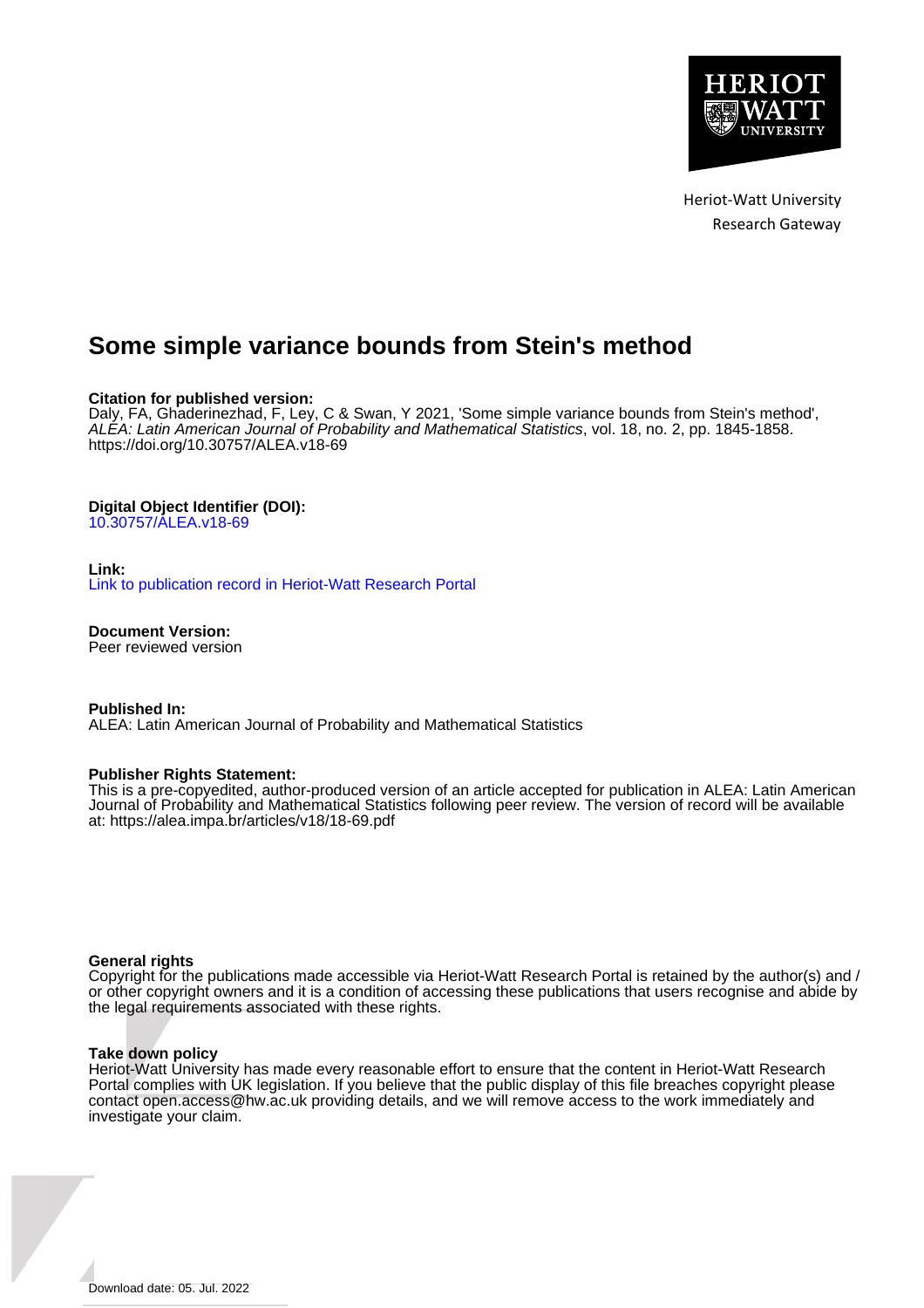# Some simple variance bounds from Stein's method

## Fraser Daly, Fatemeh Ghaderinezhad, Christophe Ley and Yvik Swan

Department of Actuarial Mathematics and Statistics, Heriot-Watt University, Edinburgh EH14 4AS, UK

Department of Applied Mathematics, Computer Science and Statistics, Ghent University, Krijgslaan 281, S9, Campus Sterre, 9000 Gent, Belgium

Department of Applied Mathematics, Computer Science and Statistics, Ghent University, Krijgslaan 281, S9, Campus Sterre, 9000 Gent, Belgium

Department of Mathematics, Université libre de Bruxelles, Boulevard du Triomphe, CP210, B-1050 Bruxelles E-mail address: f.daly@hw.ac.uk, fatemeh.ghaderinezhad@ugent.be, christophe.ley@ugent.be, yvik.swan@ulb.ac.be

Abstract: Using coupling techniques based on Stein's method for probability approximation, we revisit classical variance bounding inequalities of Chernoff, Cacoullos, Chen and Klaassen. Our bounds are immediate in any context wherein a Stein identity is available. After providing illustrative examples for a Gaussian and a Gumbel target distribution, our main contributions are new variance bounds in settings where the underlying density function is unknown or intractable. Applications include bounds for analysis of the posterior in Bayesian statistics, bounds for asymptotically Gaussian random variables using zero-biased couplings, and bounds for random variables which are New Better (Worse) than Used in Expectation.

Key words and phrases: Stein kernel; Stein operator; prior density; stochastic ordering; variance bound.

#### MSC 2010 subject classification: 60E15; 26D10; 62F15

## <span id="page-1-1"></span>1. Introduction

Poincaré (or isoperimetric) inequalities, giving upper bounds on the variance of a function of a random variable, have a long and rich history, beginning with the work of Chernoff [\[8\]](#page-10-0). Chernoff proved that if X has a centred Gaussian distribution with variance  $\sigma^2$ , then

<span id="page-1-0"></span>
$$
\operatorname{Var}[g(X)] \le \sigma^2 \mathbb{E}[(g'(X))^2],\tag{1.1}
$$

for any absolutely continuous function  $g : \mathbb{R} \to \mathbb{R}$  such that  $g(X)$  has finite variance. This inequality has since been generalized by many authors, including Cacoullos [\[3\]](#page-10-1), Chen [\[5\]](#page-10-2) and Klaassen [\[13\]](#page-10-3). To accompany these upper variance bounds, many of these authors have also established corresponding lower bounds, in the form of generalized Cramér-Rao inequalities. In particular, in the centred Gaussian case we have

<span id="page-1-2"></span>
$$
\text{Var}[g(X)] \ge \sigma^2 \mathbb{E}[g'(X)]^2 \tag{1.2}
$$

for all absolutely continuous g such that  $Var[g(X)] < \infty$  and  $\mathbb{E}[|g'(X)|] < \infty$ ; see [\[3,](#page-10-1) Proposition 3.1]. The above cited works represent early entries in what is now a vast literature; we refer to [\[9,](#page-10-4) [10\]](#page-10-5) for recent overviews of this large body of work.

The purpose of the present article is to revisit these classical variance bounding inequalities in light of the coupling techniques at the heart of Stein's method for probability approximation. We refer the reader unfamiliar with Stein's method to  $[6, 17]$  $[6, 17]$  and  $[14]$  for recent introductions to this area. Stein's method is a suite of techniques which have principally been exploited to derive explicit error bounds for probabilistic approximations, classically in the Gaussian and Poisson settings and more recently across a wide variety of univariate, multivariate and process-level limiting objects. One fruitful approach to applying Stein's technique involves the construction of couplings closely related to the appropriate limiting distribution. For example, the zero-biased coupling introduced by [\[11\]](#page-10-8) has the mean-zero Gaussian distribution as

Received by the editors March 11, 2021.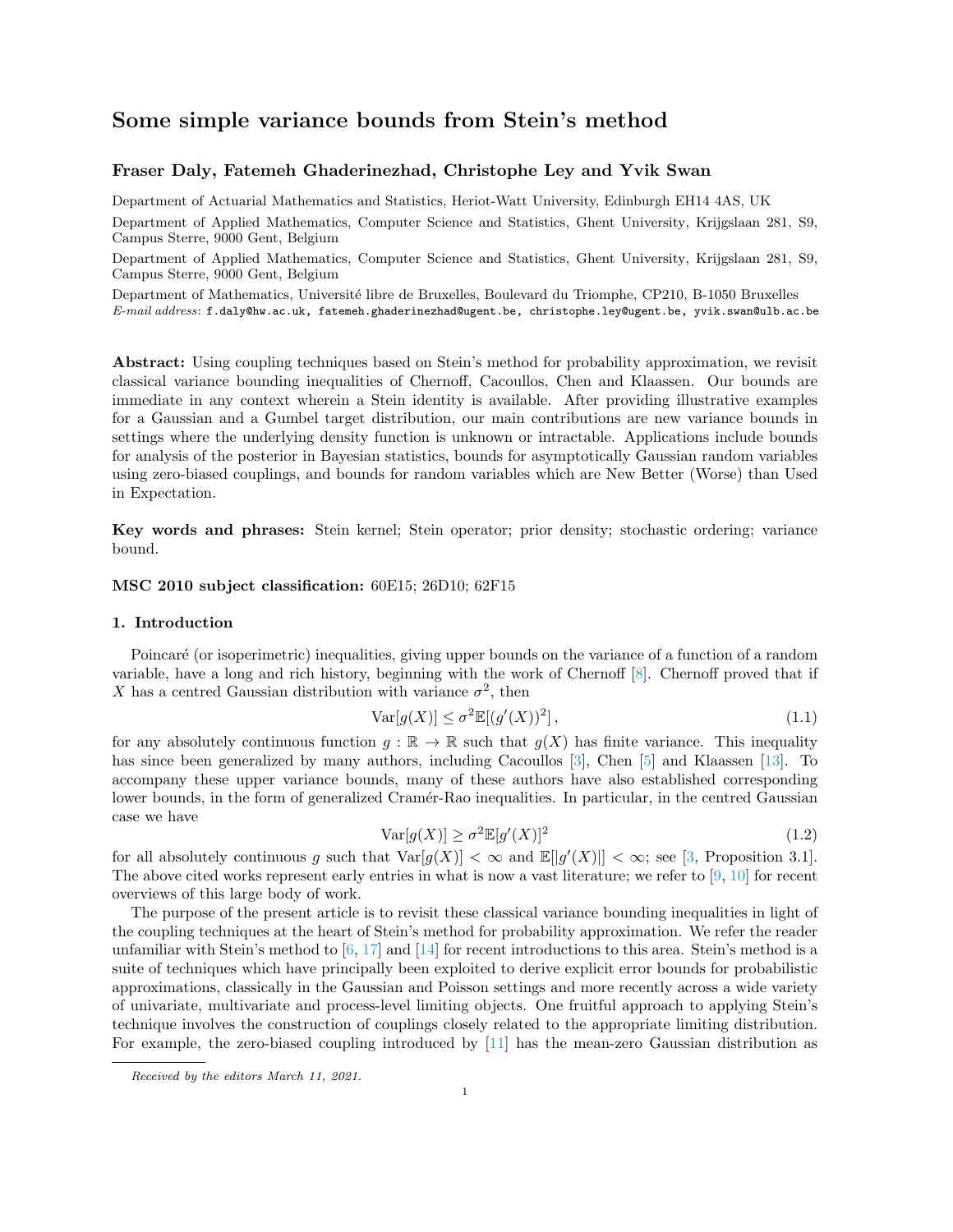a fixed point and has been used to derive explicit bounds in Gaussian approximation in a variety of applications; many applications of zero-biased (and other) couplings in Gaussian approximation using Stein's method are detailed in [\[6\]](#page-10-6).

By exploiting such coupling constructions, we derive upper and lower variance bounds, including weighted Poincaré inequalities (see, e.g., the upper bound [\(1.6\)](#page-3-0) below, which has a weight  $\omega_{\gamma}$ , compared to the unweighted case  $(1.1)$ ). These variance bounds may be applied in a wide variety of settings, including many in which the density of the underlying random variable is unknown or intractable. Our key coupling identity is  $(1.3)$  below, from which our variance bounds will follow. The identity  $(1.3)$ generalises many of the couplings (including zero-biasing) used in Stein's method, and therefore allows us to treat a wide variety of applications and examples. Employing the zero-biased coupling will allow us to establish explicit variance bounds for a range of situations in which the underlying random variable is known to be asymptotically Gaussian, but we emphasise that the more general coupling defined in [\(1.3\)](#page-2-0) will allow us to treat many examples unrelated to the Gaussian setting.

In Sections [2–](#page-4-0)[4](#page-7-0) below we will consider a variety of settings in which variance bounds can be derived by exploiting our coupling identity  $(1.3)$ . Before doing so, we use the remainder of this section to state this identity, and demonstrate how it can be used to establish upper and lower variance bounds in the spirit of Chernoff, Cacoullos, Chen and Klaassen.

Let W be a real-valued random variable on some fixed probability space and let  $L^r(W), r \geq 1$ , be the collection of real-valued functions  $\gamma$  such that  $\mathbb{E}[\gamma(W)]^r < \infty$ . Let  $\gamma \in L^1(W)$  with  $\mathbb{E}[\gamma(W)] = 0$ . We say that a pair of random variables  $(T_1, T_2)$  (living on the same probability space as W) form a Stein coupling for  $W$  with respect to  $\gamma$  if

<span id="page-2-0"></span>
$$
\mathbb{E}[\gamma(W)\phi(W)] = \mathbb{E}[T_1\phi'(T_2)] \tag{1.3}
$$

for all differentiable test functions  $\phi \in C$  with  $C \subset C^1(\mathbb{R})$  some appropriately chosen class of functions. Although the choice  $C = C_0^{\infty}(\mathbb{R})$  is always allowed, it will generally be interesting to use C as wide as possible – in particular one would wish that polynomials  $x^k$  belong to C for some k. In order to keep the text light we will follow the tradition in the literature wherein one rather makes use of the expression "where  $C$  is the class of functions for which expectations exist". We note that in using this expression we are also including assumptions (such as differentiability of  $\phi$ ) necessary for existence of any expressions within the expectations. We also note here that what we have called a Stein coupling is not the same as the Stein couplings introduced by [\[7\]](#page-10-9).

We begin by showing an elementary argument allowing us to use  $(1.3)$  to obtain tight upper variance bounds. To this end, suppose that  $\gamma$  is a strictly increasing and differentiable function. Then in particular it is invertible and  $\gamma^{-1}(0)$  is well-defined. Let g be a real-valued differentiable function such that  $Var[q(W)]$  is finite. Following [\[15\]](#page-10-10) we write

$$
\operatorname{Var}[g(W)] \leq \mathbb{E}\left[\left(g(W) - g(\gamma^{-1}(0))\right)^2\right] = \mathbb{E}\left[\left(\int_0^{\gamma(W)} \frac{g'(\gamma^{-1}(u))}{\gamma'(\gamma^{-1}(u))} du\right)^2\right]
$$
  

$$
\leq \mathbb{E}\left[\gamma(W)\int_0^{\gamma(W)} \left(\frac{g'(\gamma^{-1}(u))}{\gamma'(\gamma^{-1}(u))}\right)^2 du\right],
$$

where the equality follows by differentiability of q and the subsequent inequality via the Cauchy-Schwarz inequality. Applying [\(1.3\)](#page-2-0) for differentiating integrals we deduce the general upper variance bound

<span id="page-2-1"></span>
$$
\operatorname{Var}[g(W)] \le \mathbb{E}\left[\frac{T_1}{\gamma'(T_2)}\left(g'(T_2)\right)^2\right],\tag{1.4}
$$

which holds as soon as the function  $x \mapsto \int_0^{\gamma(x)} (g'(\gamma^{-1}(u))/\gamma'(\gamma^{-1}(u)))^2 du$  belongs to the class C discussed following  $(1.3)$ . Note that inequality  $(1.4)$  also holds if in  $(1.3)$  we replace the equality sign by an increasing inequality.

Identity [\(1.3\)](#page-2-0) can also readily be combined with the Cauchy-Schwarz inequality to obtain lower variance bounds. To this end, consider a mean zero function  $\gamma$ , for which we have

$$
(\mathbb{E}[\gamma(W)g(W)])^2 = (\mathbb{E}[\gamma(W)(g(W) - \mathbb{E}[g(W)])])^2 \leq \mathbb{E}[\gamma(W)^2] \operatorname{Var}[g(W)].
$$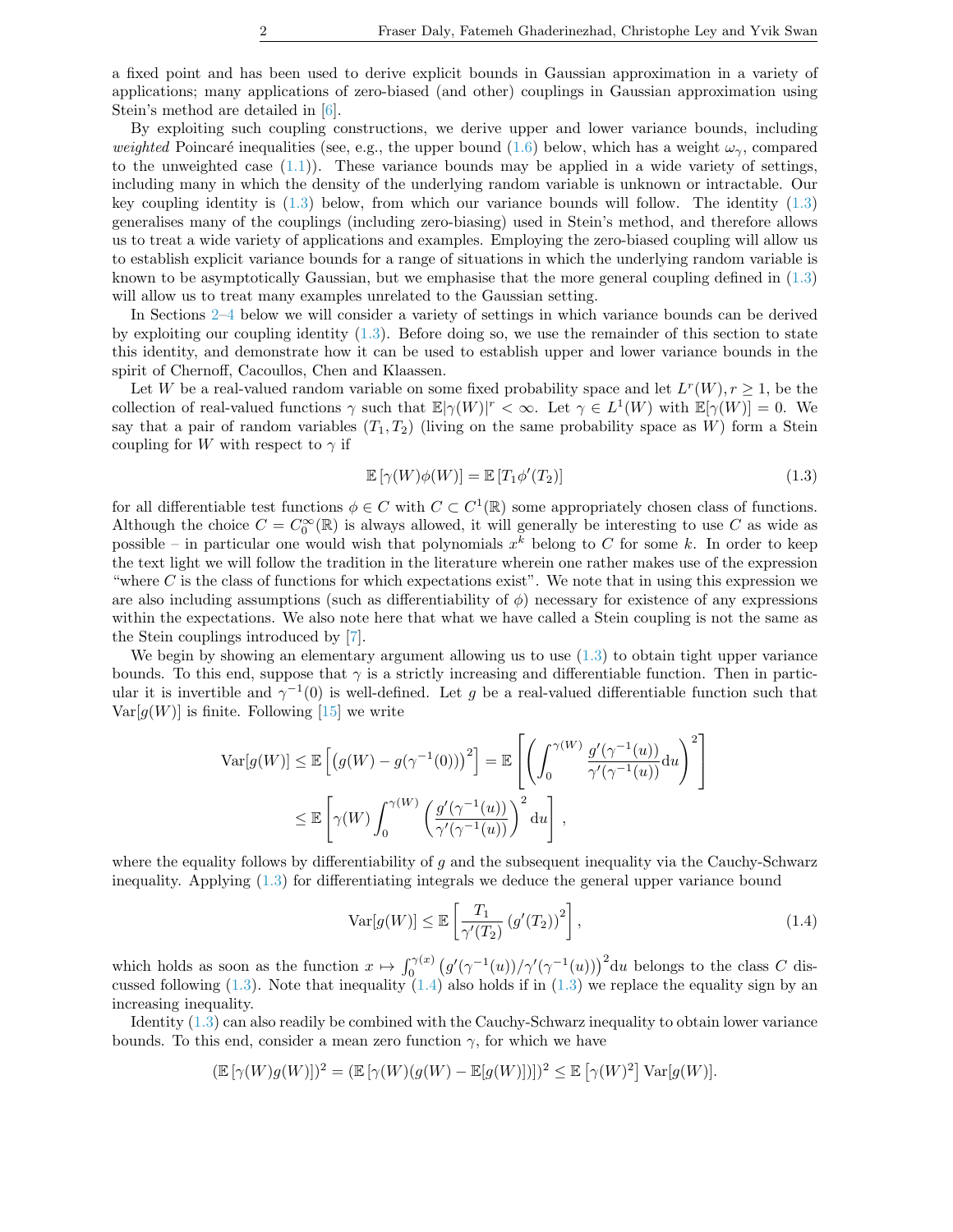Then from  $(1.3)$  we deduce

<span id="page-3-1"></span>
$$
\operatorname{Var}[g(W)] \ge \frac{(\mathbb{E}[T_1 g'(T_2)])^2}{\operatorname{Var}[\gamma(W)]} \tag{1.5}
$$

for all  $g \in C$ . As above, we note that inequality [\(1.5\)](#page-3-1) also holds if in [\(1.3\)](#page-2-0) we replace the equality sign by a decreasing inequality.

One of the advantages of bounds such as  $(1.4)$  and  $(1.5)$  is their ease of use, which springs from the many "Stein identities" [\(1.3\)](#page-2-0) in the literature. Before tackling more challenging situations in the coming sections, we demonstrate the bounds we obtain in two specific instances, beginning with the Gaussian setting. These examples are used primarily as illustrations of the bounds that can be obtained from [\(1.4\)](#page-2-1) and [\(1.5\)](#page-3-1) in some concrete cases, and to draw connections between our inequalities and others available in the literature.

**Example 1.1** (Gaussian upper bounds). Let  $X \sim \mathcal{N}(0,1)$ , and define for each  $f \in L^1(X)$  the operator  $\mathcal{L}f(x) = e^{x^2/2} \int_{-\infty}^x (f(u) - \mathbb{E}[f(X)]) e^{-u^2/2} du$ . A simple adaptation of the proof of [\[9,](#page-10-4) Proposition 2.29] shows that the operator  $\mathcal L$  satisfies

$$
\mathbb{E}[\gamma(X)\phi(X)] = \mathbb{E}\left[(-\mathcal{L}\gamma(X))\phi'(X)\right]
$$

for all centered monotone  $\gamma \in L^2(X)$  and all absolutely continuous test functions  $\phi \in L^2(X)$  such that  $\phi' \in L^1(\gamma)$ . We collect all these functions into the class C discussed below [\(1.3\)](#page-2-0). We can therefore apply [\(1.4\)](#page-2-1) with  $T_1 = -\mathcal{L}\gamma(X)$  and  $T_2 = X$ , leading to the (weighted Poincaré) inequality

<span id="page-3-0"></span>
$$
\text{Var}[g(X)] \le \mathbb{E}\left[\frac{-\mathcal{L}\gamma(X)}{\gamma'(X)}(g'(X))^2\right] =: \mathbb{E}[\omega_\gamma(X)(g'(X))^2]
$$
\n(1.6)

which holds for all centred, increasing and differentiable functions  $\gamma$  belonging to  $L^2(X)$  and all g satisfying the condition given below [\(1.4\)](#page-2-1) (it may be of interest to clarify this class using e.g. the results from [\[9,](#page-10-4) Section 2.3] but, in the interest of brevity, we simply remark that all differentiable functions with compact support belong to this class – larger classes of functions can be attained on a case-by-case basis). Obviously, different choices of  $\gamma$  in [\(1.6\)](#page-3-0) lead to different inequalities. For example, taking  $\gamma(x) = x$  leads to  $\omega_{\gamma}(x) = 1$ , reproducing [\(1.1\)](#page-1-0), as expected, whereas  $\gamma(x) = x^3$  leads to  $\omega_{\gamma}(x) = \frac{1}{3}(1 + \frac{2}{x^2})$ . Following [\[1\]](#page-10-11), we can also consider  $\gamma(x) = xe^{bx^2/2}$ , which leads to a weight  $\omega_{\gamma}(x) = ((b-1)(1+bx^2))^{-1}$ , for  $b < 1$ . We refer the interested reader to Section 2.2 of  $[1]$  for a more detailed discussion of weighted Poincaré inequalities with weights of this form, and in particular for a discussion of optimality of such weights. See also [\[21\]](#page-11-1) and [\[9\]](#page-10-4) for more detail, as well as [\[22\]](#page-11-2) for other identities such as  $(1.3)$ . Finally, we mention that lower bounds can also be readily obtained from  $(1.5)$ , for instance with the help of the identities available in  $(12, Section 4.1)$ ; we do not detail this here.

**Example 1.2** (Gumbel bounds). Let W be a standard Gumbel random variable with CDF  $P(x) = e^{-e^{-x}}$ and PDF  $p(x) = e^{-e^{-x}-x}$  on  $\mathbb{R}$ . Then  $\mathbb{E}[(1-e^{-W})\phi(W)] = \mathbb{E}[\phi'(W)]$  for all functions  $\phi \in C$  the collection of differentiable functions such that  $\phi' \in L^1(W)$ ; see [\[14,](#page-10-7) Section 6.5]. We can therefore apply [\(1.4\)](#page-2-1) and [\(1.5\)](#page-3-1) with  $T_1 = 1$ ,  $T_2 = W$  and  $\gamma(x) = 1 - e^{-x}$  leading to the inequalities

$$
\mathbb{E}[g'(W)]^2 \leq \text{Var}[g(W)] \leq \mathbb{E}\left[e^W(g'(W))^2\right]
$$

for all appropriate g. An analogous identity holds for the random variable  $X_n = \max(\xi_1, \ldots, \xi_n) - \log(n+\xi)$ 1) with  $(\xi_i)_{i\geq1}$  an IID sequence of rate 1 exponential random variables. Indeed, the same arguments from [\[14,](#page-10-7) Section 6.5] show that  $\mathbb{E}[(1-e^{-X_n})\phi(X_n)] = \mathbb{E}[(1-\frac{e^{-X_n}}{n+1})\phi'(X_n)]$  for all appropriate  $\phi$ , so that we may now apply [\(1.4\)](#page-2-1) and [\(1.5\)](#page-3-1) with  $T_1 = \frac{e^{-x_n}}{n+1} - 1$ ,  $T_2 = X_n$  and  $\gamma(x) = 1 - e^{-x}$ . Upon noting that  $Var[e^{-X_n} - 1] = \frac{n}{n+2}$  we obtain the bounds

$$
\frac{n+2}{n}\mathbb{E}\left[\left(1-\frac{e^{-X_n}}{n+1}\right)g'(X_n)\right]^2 \leq \text{Var}[g(X_n)] \leq \mathbb{E}\left[e^{X_n}\left(1-\frac{e^{-X_n}}{n+1}\right)(g'(X_n))^2\right].
$$

The similarity between the upper and lower bounds for W and  $X_n$  comes as no surprise: it is a well-known fact that  $X_n$  converges in distribution to W.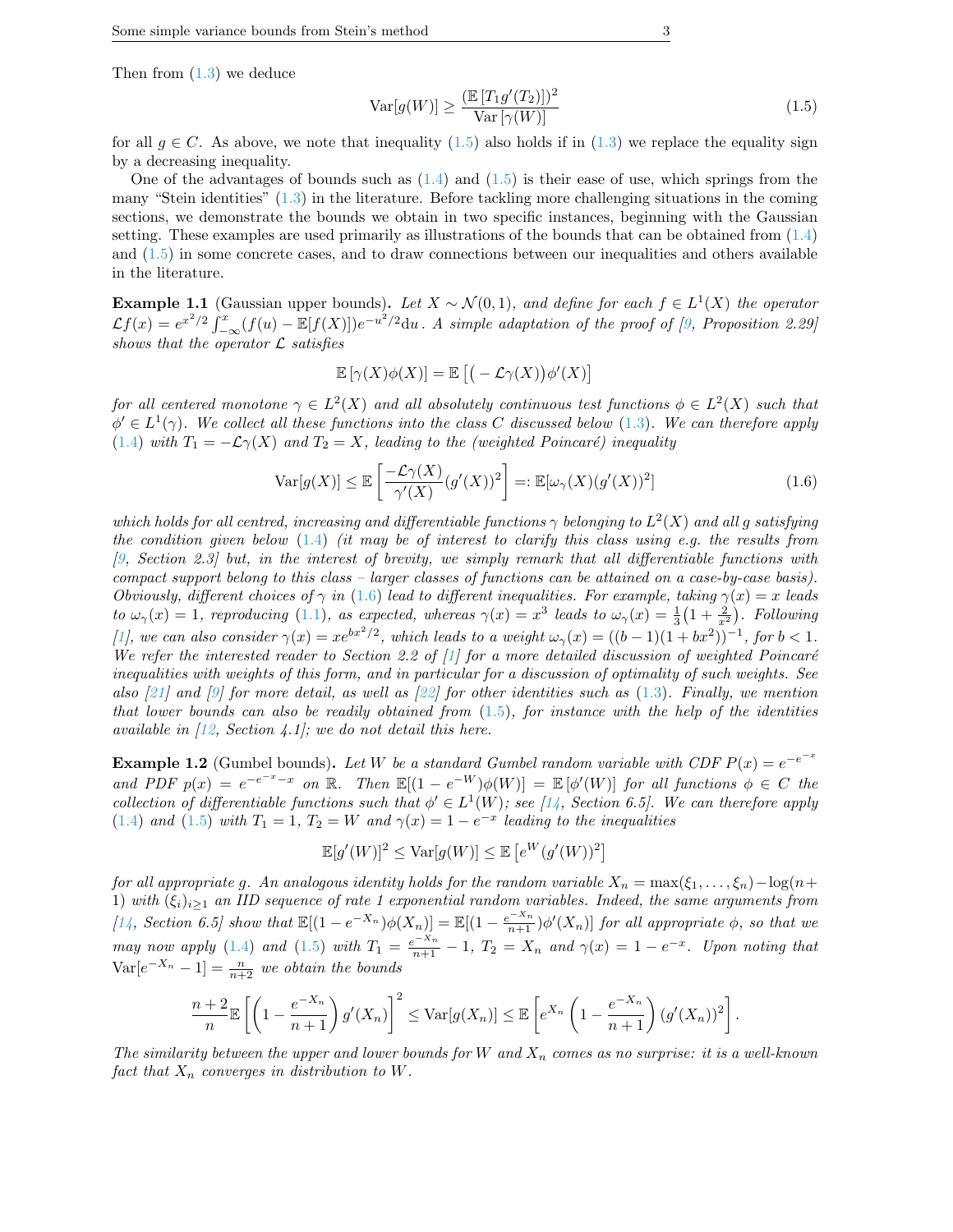One could of course obtain many more inequalities from Stein identities; it may also be of interest to study in more detail the class of functions on which the different inequalities hold. We shall not do this here and the rest of this paper is devoted to proposing less direct applications. In Section [2](#page-4-0) we use the framework of Stein kernels to express suitable couplings and obtain a family of inequalities directly inspired by a classical result from Cacoullos [\[3\]](#page-10-1). Our main application is towards densities arising in a Bayesian framework. Section [3](#page-6-0) makes use of zero-biased couplings to derive variance bounds suitable for random variables which are asymptotically Gaussian. Here, as in the next section, explicit knowledge of the density is not required for bounds to be obtained. Finally, in Section [4](#page-7-0) we consider random variables satisfying certain stochastic or convex ordering assumptions. Some proofs and additional examples illustrating the results of Section [2](#page-4-0) are deferred to the appendices.

#### <span id="page-4-0"></span>2. The Stein kernel and a bound of Cacoullos

Suppose that the target random variable  $W$  has a differentiable density  $p$  with connected support (this excludes examples such as the Laplace distribution) and let  $P$  be the corresponding CDF. Following, for example, [\[4\]](#page-10-13) and [\[9\]](#page-10-4), we define the *Stein kernel* of W as the function  $\tau$  satisfying

<span id="page-4-1"></span>
$$
Cov [W, \phi(W)] = \mathbb{E} [\tau(W)\phi'(W)] \tag{2.1}
$$

for all absolutely continuous functions  $\phi$  such that either integral is defined; this classical object in the theory of Stein's method has been studied in detail in the literature, and we refer to [\[21,](#page-11-1) [9\]](#page-10-4) for extensive discussions. In the notation of Section [1,](#page-1-1) equation [\(2.1\)](#page-4-1) implies that we can take  $\gamma(x) = x - \mathbb{E}[W]$ ,  $T_1 = \tau(W)$  and  $T_2 = W$  in [\(1.3\)](#page-2-0). Note that  $\mathbb{E}[\tau(W)] = \text{Var}[W]$ . Applying [\(1.4\)](#page-2-1) and [\(1.5\)](#page-3-1) we get that

<span id="page-4-2"></span>
$$
\frac{\mathbb{E}\left[\tau(W)g'(W)\right]^2}{\text{Var}[W]} \le \text{Var}[g(W)] \le \mathbb{E}\left[\tau(W)\left(g'(W)\right)^2\right],\tag{2.2}
$$

and this can be seen to hold for all absolutely continuous g such that  $g(X)$  has finite variance and  $|g'(X)|$ has finite mean (see e.g.  $[21]$ ). This is nothing but a restatement of classical bounds already available in [\[3\]](#page-10-1). Since the Stein kernel is a positive function, we can re-express [\(2.2\)](#page-4-2) in the form

$$
\frac{\mathbb{E}_{\tau}\left[g'(W)\right]^2}{\text{Var}\left[W\right]} \leq \text{Var}[g(W)] \leq \mathbb{E}_{\tau}\left[\left(g'(W)\right)^2\right],
$$

where  $\mathbb{E}_{\tau}$  is expectation under the new measure  $\tau(\cdot)dP(\cdot)$ .

Of course, for  $(2.2)$  to be of use it remains to identify situations in which the Stein kernel has an agreeable form, hereby resulting in informative bounds. In the following three examples we propose several such instances.

**Example 2.1.** Following [\[18\]](#page-11-3), it is easy to see that if  $W = n^{-1/2} \sum_{i=1}^{n} X_i$ , where the  $X_i$  are centred, independent random variables with Stein kernel  $\tau_i(\cdot)$  and common variance  $\sigma^2$ , then  $\tau_W(w)$  =  $\frac{1}{n}\sum_{i=1}^n \mathbb{E}[\tau_i(X_i) | W = w]$  is a Stein kernel for W. Specialising to the the IID case, if the  $X_i$  are copies of  $X_1$  with kernel  $\tau_1(\cdot)$ , [\(2.2\)](#page-4-2) becomes

$$
\frac{\mathbb{E}[\tau_1(X_1)g'(W)]^2}{\sigma^2} \leq \text{Var}[g(W)] \leq \mathbb{E}[\tau_1(X_1)(g'(W))^2]
$$

for all absolutely continuous g such that all expectations exist. We now aim to interpret these upper and lower bounds by comparison with the Gaussian upper and lower bounds from  $(1.1)$  and  $(1.2)$ : this is natural because, by the CLT, the law of  $W$  is approximately Gaussian for n sufficiently large.

First the upper bound. We recall that  $\mathbb{E}[\tau_1(X_1)] = \sigma^2$  and that for a twice differentiable function g we have

<span id="page-4-3"></span>
$$
\left|g'(x+t)^2 - g'(x)^2\right| \le 2\|g'g''\|\|t\|,\tag{2.3}
$$

where  $\|\cdot\|$  is the supremum norm. We note that  $g'(W) = g'(X_1 + W^{(1)})$  with  $W^{(1)} = W - n^{-1/2}X_1$ , so that we can use the independence between  $X_1$  and  $W^{(1)}$  to deduce the upper bound

$$
Var[g(W)] \le \sigma^2 \mathbb{E}[(g'(W^{(1)}))^2] + \frac{C_U(g)}{\sqrt{n}},
$$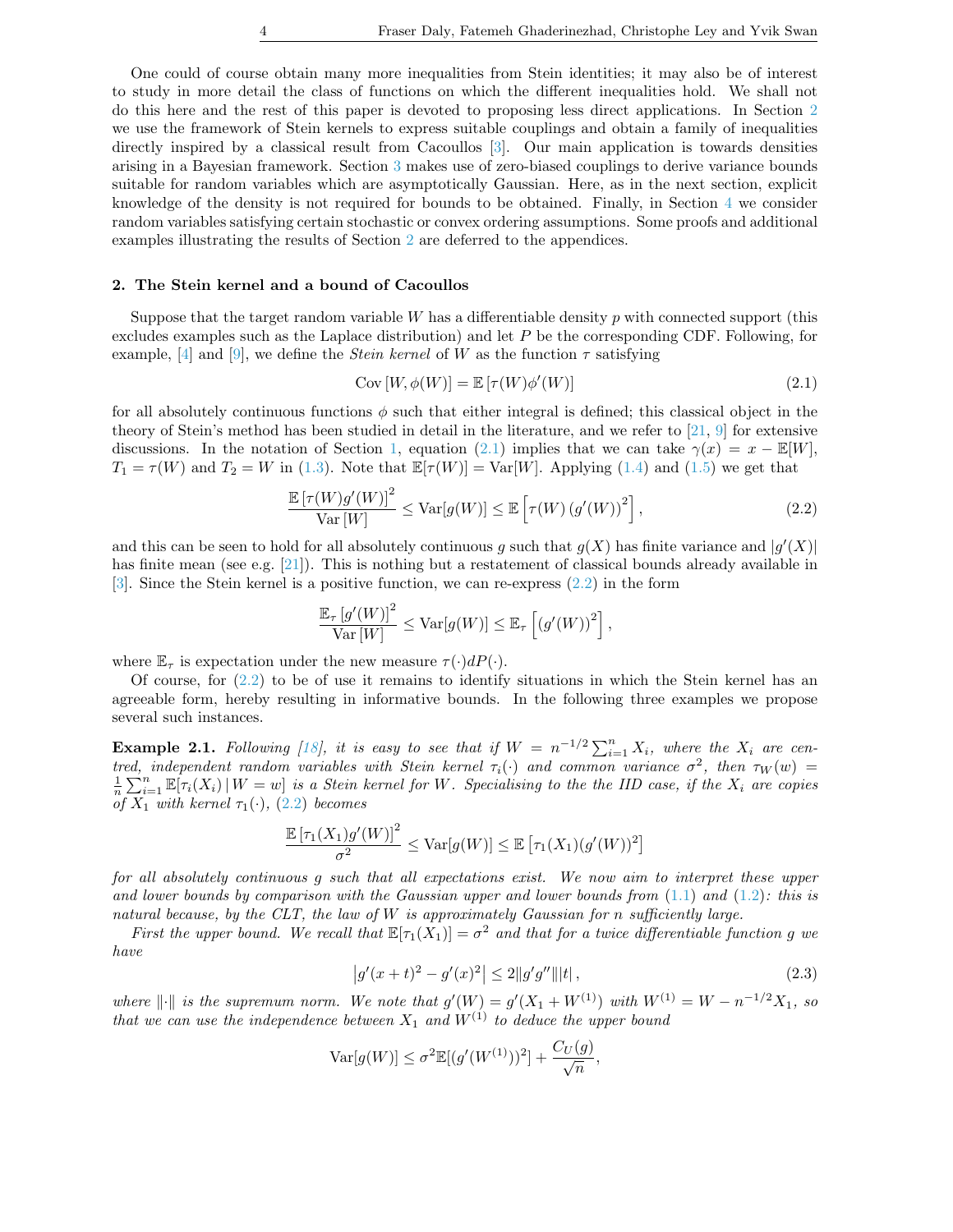where  $C_U(g) = 2||g'g''||\sigma^2 \mathbb{E}[|X_1|]$ . As we might expect from the CLT, we have obtained an upper bound with a form similar to that of [\(1.1\)](#page-1-0), though with W replaced by  $W^{(1)}$  and an additional term of order  $O(n^{-1/2})$ .

Similar considerations apply for the lower bound. First recall that, if g is twice differentiable, then  $g'(x+t) = g'(x) + t\mathbb{E}[g''(x+Ut)]$  with  $U \sim$  Unif[0,1]. By independence, we can write

$$
\mathbb{E}[\tau_1(X_1)g'(W)] = \sigma^2 \mathbb{E}[g'(W^{(1)})] + n^{-1/2} \mathbb{E}[\tau_1(X_1)X_1g''(W^{(1)} + n^{-1/2}UX_1)],
$$

so that the lower bound becomes

$$
\operatorname{Var}[g(W)] \ge \sigma^2 \mathbb{E}[g'(W^{(1)})]^2 + \frac{C_L(g, n)}{\sqrt{n}},
$$

where

$$
C_L(g,n) = 2\mathbb{E}[g'(W^{(1)})]\mathbb{E}[\tau_1(X_1)X_1g''(W^{(1)}+n^{-1/2}UX_1)] + \frac{n^{-1/2}}{\sigma^2}\mathbb{E}[\tau_1(X_1)X_1g''(W^{(1)}+n^{-1/2}UX_1)]^2.
$$

Clearly  $\lim_{n\to\infty} C_L(g,n)/\sqrt{n} = 0$  for all g, and so we have a lower bound similar in form to [\(1.2\)](#page-1-2), though again with  $W^{(1)}$  replacing W in the main term, and an additional term which goes to zero as  $n \to \infty$ .

Our second example yields variance bounds for any random variable with finite mean.

<span id="page-5-0"></span>**Example 2.2** (Smoothing). Let Y be a real-valued random variable with  $\mathbb{E}[Y] = \mu$ . In order to allow us to derive variance bounds for Y using our approach, we smooth it by convolving it with Gaussian noise  $Z \sim \mathcal{N}(0, \epsilon^2)$ , independent of Y, for some small  $\epsilon > 0$ . Let  $\varphi_{\epsilon}$  and  $\Phi_{\epsilon}$  be the density and distribution functions of Z, respectively, and define

<span id="page-5-1"></span>
$$
\tau_{\epsilon}(x) = \epsilon^2 + \frac{\mathbb{E}\left[ (Y' - \mu)\bar{\Phi}_{\epsilon}(x - Y') \right]}{\mathbb{E}[\varphi_{\epsilon}(x - Y')]}, \qquad (2.4)
$$

where  $\bar{\Phi}_{\epsilon}(y) = 1 - \Phi_{\epsilon}(y)$  and Y' is an independent copy of Y. Then  $\tau_{\epsilon}(x)$  is a Stein kernel for  $Y + Z$ (see Appendix [A\)](#page-11-4) and [\(2.2\)](#page-4-2) applies to all differentiable functions  $g : \mathbb{R} \to \mathbb{R}$  such that  $g(Y+Z)$  has finite second moment. Moreover, the following hold:

(i). If the mapping  $x \mapsto (g(x) - \mathbb{E}[g(Y+Z)])^2$  is convex, then

$$
\text{Var}[g(Y)] \leq \mathbb{E}\left[\tau_{\epsilon}(Y+Z)g'(Y+Z)^2\right].
$$

(ii). If the mapping  $x \mapsto (g(x) - \mathbb{E}[g(Y)])^2$  is concave, then

$$
\operatorname{Var}\left[g(Y)\right] \ge \frac{\mathbb{E}\left[\tau_{\epsilon}(Y+Z)g'(Y+Z)\right]^2}{\epsilon^2 + \operatorname{Var}[Y]}.
$$

We defer the proofs of these claims to Appendix [A.](#page-11-4)

In our final set of examples in this section we illustrate how our techniques can be applied to the rich class of Pearson family distributions, particularly in the setting of Bayesian inference.

<span id="page-5-2"></span>**Example 2.3** (Pearson family and application to posterior distributions). As is well known, the Pearson family has explicit Stein kernels given by Proposition [B.1](#page-11-5) recalled in the Appendix. Such a result is particularly useful in the following situation inherited from Bayesian statistics. In a Bayesian setting, the initial distribution of the parameter of interest is some prior distribution with density  $\pi_0(\theta)$ ; upon observing data points  $\mathbf{x} = (x_1, \ldots, x_n)$  sampled independently with sampling distribution  $\pi(\theta, \mathbf{x})$  we update from the prior to the posterior density given by  $\pi_2(\theta) = \kappa_2(\mathbf{x})\pi(\theta,\mathbf{x})\pi_0(\theta)$ , where  $\kappa_2(\mathbf{x})$  is a normalizing constant depending only on the data. We use the notation  $\Theta_0$  to indicate the distribution of the parameter under the prior,  $\Theta_2$  its distribution under the posterior, and X a random variable following the same common distribution of the observations. We also write  $\Theta_1$  for the parameter under the sampling distribution  $\pi_1(\theta) = \kappa_1(\mathbf{x})\pi(\theta, \mathbf{x})$  with  $\kappa_1(\mathbf{x})$  the corresponding normalizing constant, which corresponds to a posterior with flat (uninformative) prior. A popular choice of prior is that of a conjugate prior as the corresponding posterior follows the same distribution as the prior; the impact of the data is then visible in the parameters of the posterior distribution which are updated. Restricting our attention to Pearson distributed families, we can apply Proposition [B.1](#page-11-5) and read variance bounds directly from the updated parameters. For instance: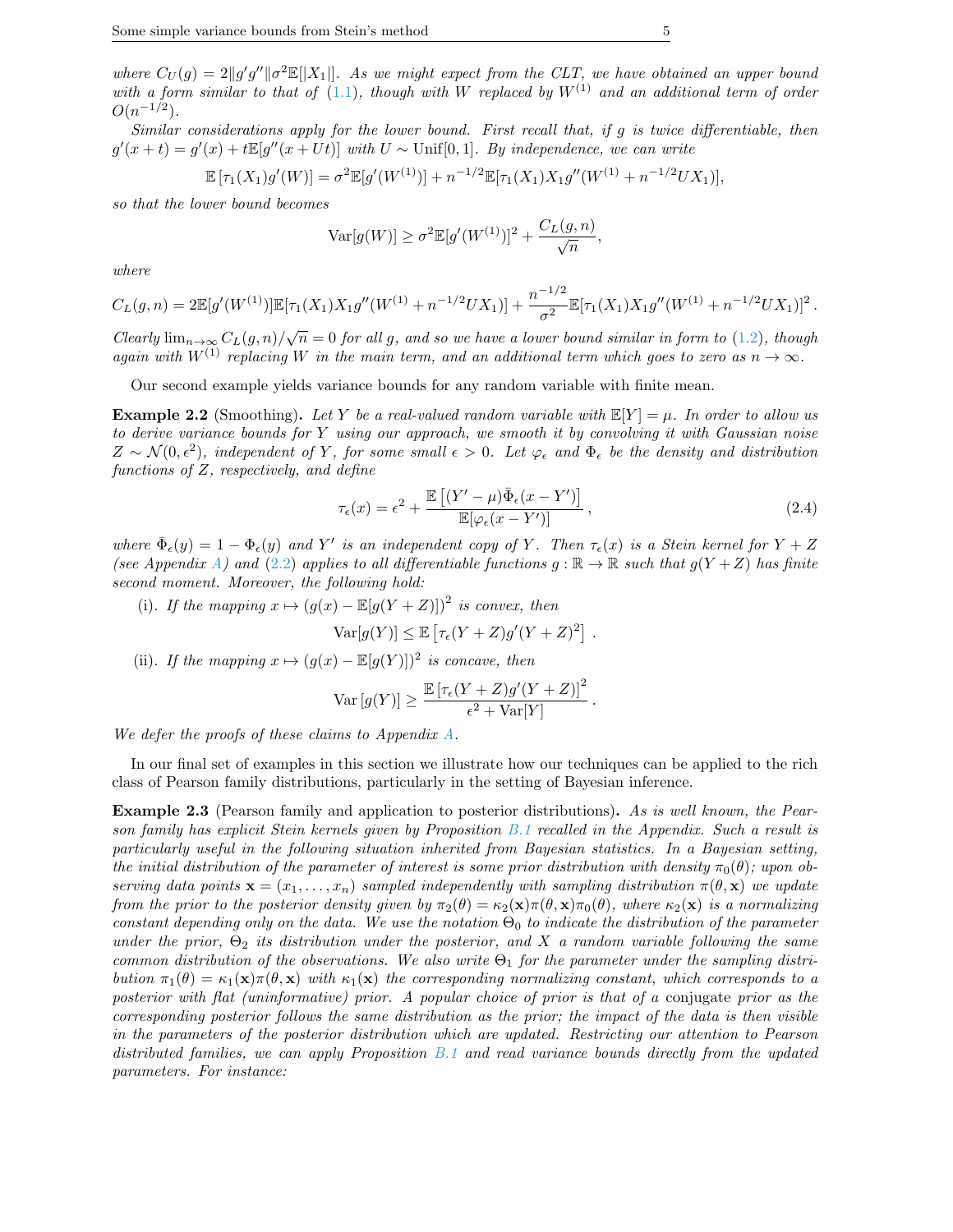• Gaussian data, inference on mean, Gaussian prior: If  $X \sim \mathcal{N}(\theta, \sigma^2)$  with  $\theta \in \mathbb{R}$  and fixed  $\sigma > 0$ , and  $\Theta_0 \sim \mathcal{N}(\mu, \delta^2)$  with  $\mu \in \mathbb{R}, \delta > 0$ , then  $\Theta_2 \sim \mathcal{N}\left(\frac{\sigma^2 \mu + n \delta^2 \bar{x}}{n \delta^2 + \sigma^2}, \frac{\sigma^2 \delta^2}{n \delta^2 + \sigma^2}\right)$  $\left( \frac{\sigma^2 \delta^2}{n \delta^2 + \sigma^2} \right)$ , where  $\bar{x} = \frac{1}{n} \sum_{i=1}^n x_i$ . The Stein kernel for this Gaussian distribution is  $\tau(\theta) = (\frac{n}{\sigma^2} + \frac{1}{\delta^2})^{-1}$ . Consequently,

$$
\mathbb{E}\left[g'(\Theta_2)\right]^2 \le \left(\frac{n}{\sigma^2} + \frac{1}{\delta^2}\right) \text{Var}[g(\Theta_2)] \le \mathbb{E}[g'(\Theta_2)^2]
$$

for all suitable g, all n and all values of the parameters.

• Gaussian data, inference on variance, Inverse Gamma prior: If  $X \sim \mathcal{N}(\mu, \theta)$  with  $\theta > 0$  and fixed  $\mu \in \mathbb{R}$ , and  $\Theta_0 \sim \mathcal{IG}(\alpha, \beta)$  has an Inverse Gamma distribution with density

$$
\theta \mapsto \frac{\beta^{\alpha}}{\Gamma(\alpha)} \theta^{-\alpha-1} \exp\left(-\frac{\beta}{\theta}\right), \ \alpha, \beta > 0,
$$

then  $\Theta_2 \sim \mathcal{IG}(\frac{n}{2} + \alpha, \frac{1}{2} \sum_{i=1}^n (x_i - \mu)^2 + \beta)$ . The Stein kernel for this Inverse Gamma distribution is  $\tau(\theta) = \frac{\theta^2}{\frac{n}{2} + \alpha - 1}$ . Consequently, for all suitable g,

$$
\frac{(\frac{n}{2} + \alpha - 2)}{(\frac{1}{2}\sum_{i=1}^{n}(x_i - \mu)^2 + \beta)^2} \mathbb{E}[\Theta_2^2 g'(\Theta_2)]^2 \leq \text{Var}[g(\Theta_2)] \leq \frac{1}{\frac{n}{2} + \alpha - 1} \mathbb{E}[\Theta_2^2 g'(\Theta_2)^2].
$$

• Binomial data, inference on proportion, Beta prior: If  $X \sim Bin(n, \theta)$  with  $\theta \in [0, 1]$ , and  $\Theta_0 \sim$  $Beta(\alpha, \beta)$  with density

$$
\theta\mapsto \frac{\theta^{\alpha-1}(1-\theta)^{\beta-1}}{\frac{\Gamma(\alpha)\Gamma(\beta)}{\Gamma(\alpha+\beta)}},\,\alpha,\beta>0,
$$

then  $\Theta_2 \sim Beta(x + \alpha, n - x + \beta)$ , where x denotes the observed number of successes. The Stein kernel for this Beta distribution is  $\tau(\theta) = \frac{\theta(1-\theta)}{n+\alpha+\beta}$ . Consequently, for all suitable g,

$$
\frac{(n+\alpha+\beta+1)}{(x+\alpha)(n-x+\beta)}\mathbb{E}[\Theta_2(1-\Theta_2)g'(\Theta_2)]^2 \leq \text{Var}[g(\Theta_2)] \leq \frac{\mathbb{E}[\Theta_2(1-\Theta_2)g'(\Theta_2)^2]}{n+\alpha+\beta}.
$$

In each example, we can see how the fixed parameters of the data as well as the fixed prior parameters interplay with the sample size and the data to yield bounds on the variance. Of course, one can state these bounds in a more general setting for each distribution for which we know the Stein kernel, but we choose to use the Bayesian setting since, to the best of our knowledge, these are the first variance bounds within a Bayesian context. Further examples are provided in Appendix [B.](#page-11-6)

Remark 2.4. A possible research direction springing from this last example, brought to our attention by the Associate Editor, is in the context of the famous Bernstein-von Mises theorem. More specifically, the data-dependent variance bounds may be used to provide rates of convergence of the posterior distribution towards the Gaussian distribution. This is an interesting research question, which deserves separate treatment.

#### <span id="page-6-0"></span>3. Variance bounds from zero-biased couplings

In this section, we suppose that the target random variable W has mean zero, finite variance  $\sigma^2$ , and can be coupled to some random variable  $W^*$  through

<span id="page-6-1"></span>
$$
\mathbb{E}[W\phi(W)] = \sigma^2 \mathbb{E}[\phi'(W^\star)] \tag{3.1}
$$

for all differentiable functions  $\phi : \mathbb{R} \to \mathbb{R}$  such that  $x\phi(x) \in L^1(W)$ . Such  $W^*$  always exists, and its law is unique. It has the W-zero-biased distribution; see, e.g.,  $[6,$  Section 2.3.3] and references therein for more details.  $W^*$  is a continuous random variable, regardless of whether W is discrete or continuous. Under [\(3.1\)](#page-6-1), we immediately obtain

<span id="page-6-2"></span>
$$
\sigma^2 \mathbb{E}\left[g'(W^\star)\right]^2 \le \text{Var}[g(W)] \le \sigma^2 \mathbb{E}\left[g'(W^\star)^2\right] \tag{3.2}
$$

by using [\(1.4\)](#page-2-1) and [\(1.5\)](#page-3-1) with  $\gamma(x) = x$ ,  $T_1 = \sigma^2$  and  $T_2 = W^*$  for all appropriate  $g : \mathbb{R} \to \mathbb{R}$ . Obviously it may be of interest to express  $(3.2)$  in terms of the original variable. By applying  $(2.3)$ , we immediately obtain the following result.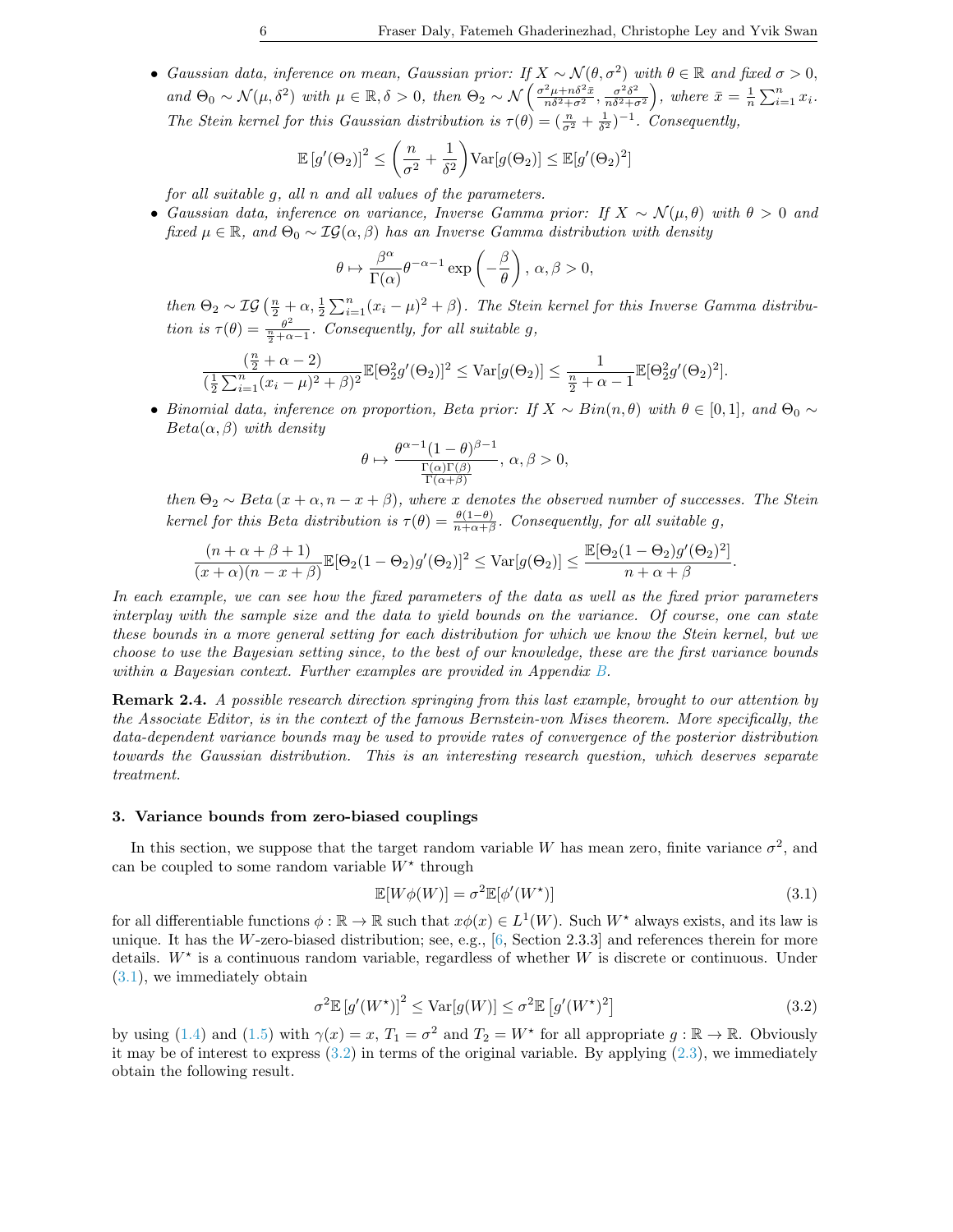**Proposition 3.1.** Let W have mean zero and finite variance  $\sigma^2$ , and  $W^*$  have the W-zero biased distribution. Then

<span id="page-7-1"></span>
$$
\operatorname{Var}[g(W)] \le \sigma^2 \mathbb{E}\left[g'(W)^2\right] + 2\sigma^2 \|g'g''\| \mathbb{E}|W^\star - W| \tag{3.3}
$$

.

for all twice differentiable functions  $g : \mathbb{R} \to \mathbb{R}$  for which  $\text{Var}[g(W)]$  exists.

It is classical that the Gaussian distribution is the unique fixed point of the zero-bias transform, in the sense that  $W \sim \mathcal{N}(0, \sigma^2)$  if and only if  $W = W^*$ . Hence  $|W^* - W|$  gives information on the distributional proximity between the law  $\mathcal{L}(W)$  of W and  $\mathcal{N}(0, \sigma^2)$ . Also, it is classical that the Gaussian is characterized by the fact that  $\sigma^2 = \sup_g \text{Var}[g(W)] / \mathbb{E}[g'(W)^2]$ ; see, e.g., [\[4\]](#page-10-13). Inequality [\(3.3\)](#page-7-1) captures these two essential features of the Gaussian distribution.

We conclude this section with two applications to illustrate the bound  $(3.3)$ , the first to sums of independent random variables and the second to a combinatorial central limit theorem.

**Example 3.2.** Let  $X_1, X_2, \ldots, X_n$  be independent mean zero random variables with finite variances  $\mathbb{E}[X_i^2] = \sigma_i^2, i = 1, \ldots, n$ . Set  $W = X_1 + \cdots + X_n$  and  $\mathbb{E}[W^2] = \sigma^2 = \sum_{i=1}^n \sigma_i^2$ . Let I be a random index independent of all else such that  $P(I = i) = \sigma_i^2/\sigma^2$  and let  $W_i = W - X_i$ . Finally let  $X_i^*$  be the zero-bias transform of  $X_i$ . Then  $W^* - W = X_I - X_I^*$  (see Lemma 2.1(v) of [\[11\]](#page-10-8)) so that the bound [\(3.3\)](#page-7-1) becomes

$$
\text{Var}[g(W)] \le \sigma^2 \mathbb{E}[g'(W)^2] + 2||g'g''|| \sum_{i=1}^n \sigma_i^2 \mathbb{E}[|X_i - X_i^*|].
$$

If, furthermore, we suppose the summands to be independent copies of X such that  $\sigma^2 = 1$  then

$$
Var[g(W)] \leq \mathbb{E}[g'(W)^{2}] + 2||g'g''||\mathbb{E}[|X - X^{\star}||].
$$

To see how this plays out in practice, suppose that  $X = (\xi - p)/\sqrt{npq}$  with  $\xi$  Bernoulli with success parameter p. Following [\[6,](#page-10-6) Corollary 4.1], we obtain  $\mathbb{E}[|X - X^*|] = (p^2 + q^2)/(2\sqrt{npq})$  and

$$
Var[g(W)] \le \sigma^{2} \mathbb{E}[g'(W)^{2}] + ||g'g''|| \frac{p^{2} + q^{2}}{\sqrt{npq}}
$$

Many other examples can be explicitly worked out along these lines.

**Example 3.3.** Let  $(a_{i,j})_{i,j=1}^n$  be an array of real numbers and  $\pi$  a uniformly chosen permutation of  $\{1,\ldots,n\}$ . Let  $W=\sum_{i=1}^n a_{i,\pi(i)}$ . We further define

$$
a_{\bullet \bullet} = \frac{1}{n^2} \sum_{i,j=1}^n a_{i,j}, \quad a_{i \bullet} = \frac{1}{n} \sum_{j=1}^n a_{i,j}, \quad and \quad a_{\bullet j} = \frac{1}{n} \sum_{i=1}^n a_{i,j},
$$

and note that  $\mathbb{E}[W] = na_{\bullet \bullet}$  and

$$
\text{Var}[W] = \sigma^2 = \frac{1}{n-1} \sum_{i,j=1}^n (a_{i,j} - a_{i\bullet} - a_{\bullet j} + a_{\bullet \bullet})^2.
$$

See, for example, [\[6,](#page-10-6) Section 4.4]. Letting  $Z = \sigma^{-1}(W - na_{\bullet \bullet})$  and  $C = \max_{1 \leq i,j \leq n} |a_{i,j} - a_{i \bullet} - a_{\bullet j} + a_{\bullet \bullet}|$ , the proof of Theorem 6.1 of [\[6\]](#page-10-6) shows that  $\mathbb{E}|Z^*-Z|\leq 8C\sigma^{-1}$ , and so we have from [\(3.3\)](#page-7-1) that

$$
\operatorname{Var}[g(Z)] \le \mathbb{E}\left[g'(Z)^2\right] + \frac{16C}{\sigma} \|g'g''\|,
$$

for all appropriate g.

#### <span id="page-7-0"></span>4. Variance bounds using stochastic ordering

We consider now some further applications in which we do not require explicit knowledge of the density of W in order to derive bounds on  $\text{Var}[q(W)]$  using our techniques. Unlike those examples in Section [3,](#page-6-0) the bounds we obtain here have the same form as in applications where we employ the exact expression for the underlying density, without any additional 'remainder' terms. We may obtain such bounds under natural assumptions on the random variable W, which we express in terms of stochastic orderings; the price we pay is in some restriction on the class of functions g for which the bounds apply.

We begin by recalling the definitions of the orderings which we will use. For any random variables  $X$ and Y, we will say that X is stochastically smaller than Y (denoted  $X \leq_{st} Y$ ) if  $\mathbb{P}(X > t) \leq \mathbb{P}(Y > t)$  for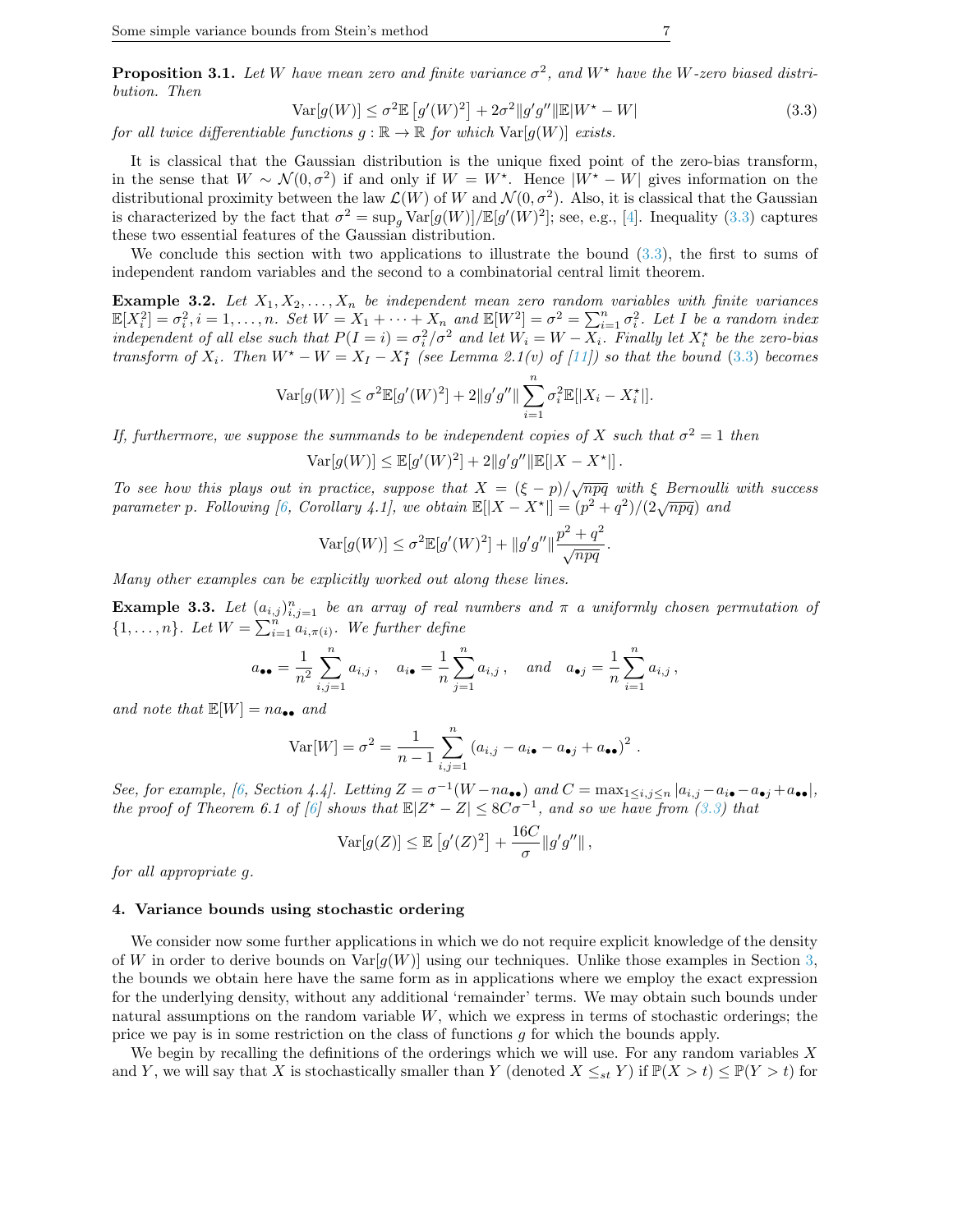all t. We will say that X is smaller than Y in the convex order (denoted  $X \leq_{cx} Y$ ) if  $\mathbb{E}[\phi(X)] \leq \mathbb{E}[\phi(Y)]$ for all convex functions  $\phi$  for which the expectations exist. See [\[23\]](#page-11-7) for background and many further details.

<span id="page-8-3"></span>4.1. Zero-biased couplings and the convex order. Let W be a real-valued random variable with mean zero and variance  $\sigma^2$ . Recall the definition [\(3.1\)](#page-6-1) of  $W^*$ , the zero-biased version of W. We note that, from Lemma 2.1(ii) of [\[11\]](#page-10-8),  $W^*$  is supported on the closed convex hull of the support of W and has density function given by

<span id="page-8-0"></span>
$$
p_W^{\star}(w) = \frac{1}{\sigma^2} \mathbb{E}[WI(W > w)]. \tag{4.1}
$$

Now, as in Section [3,](#page-6-0) we apply the upper bound [\(1.4\)](#page-2-1) with the choices  $\gamma(x) = x$ ,  $T_1 = \sigma^2$  and  $T_2 = W^*$ to obtain  $Var[g(W)] \leq \sigma^2 \mathbb{E}[g'(W^*)^2]$  for all appropriate g. If we assume that  $W^* \leq_{cx} W$  and that  $g'(x)^2$ is convex, we can immediately bound  $\mathbb{E}[g'(W^*)^2]$  by  $\mathbb{E}[g'(W)^2]$ , and obtain the following result.

**Theorem 4.1.** Let W have mean 0 and variance  $\sigma^2$ , and assume that  $W^* \leq_{cx} W$ . Then

<span id="page-8-1"></span>
$$
Var[g(W)] \le \sigma^2 \mathbb{E}[g'(W)^2]
$$
\n(4.2)

for all differentiable  $g : \mathbb{R} \to \mathbb{R}$  such that  $\text{Var}[g(W)] < \infty$  and  $x \mapsto g'(x)^2$  is convex.

The following example illustrates one setting where the ordering  $W^* \leq_{cx} W$  holds.

**Example 4.2.** Let  $W = X_1 + X_2 + \cdots + X_n$ , where  $X_1, X_2, \ldots, X_n$  are independent, mean-zero random variables, with  $X_i$  supported on the set  $\{-a_i, b_i\}$  for  $a_i, b_i > 0$ , for each  $i = 1, \ldots, n$ . That is,  $\mathbb{P}(X_i =$  $(a_i - a_i) = p_i = 1 - \mathbb{P}(X_i = b_i)$  for  $1 \leq i \leq n$ , where  $p_i = b_i/(a_i + b_i)$  so that  $\mathbb{E}[X_i] = 0$ . Let  $\sigma_i^2 = \text{Var}(X_i)$ and  $\sigma^2 = \sigma_1^2 + \cdots + \sigma_n^2$ .

A straightforward calculation using  $(4.1)$  shows that, for each  $i = 1, \ldots, n$ ,  $X_i^*$  is uniformly distributed on the interval  $[-a_i, b_i]$ . Hence, Theorem 3.A.44 of [\[23\]](#page-11-7) gives that  $X_i^* \leq_{cx} X_i$  for each i.

Let I be a random index, chosen independently of all else, with  $\mathbb{P}(I = i) = \sigma_i^2/\sigma^2$ , for  $i = 1, ..., n$ . Now, using Lemma 2.1(v) of [\[11\]](#page-10-8),  $W^{\star}$  is equal in distribution to  $X_I^{\star} + \sum_{j\neq I} X_j$ , which is smaller than W in the convex order by (3.A.46) of [\[23\]](#page-11-7). It then follows from Theorem 3.A.12(b) of [23] that  $W^* \leq_{cx} W$ , and hence our upper bound  $(4.2)$  applies.

4.2. Equilibrium couplings. Throughout this section, let  $W$  be a non-negative random variable with mean  $\lambda^{-1}$ . Following, for example, [\[19\]](#page-11-8), we say that a random variable  $W^e$  has the equilibrium distribution with respect to  $W$  if

<span id="page-8-4"></span>
$$
\mathbb{E}[\phi(W)] - \phi(0) = \lambda^{-1} \mathbb{E}[\phi'(W^e)],\tag{4.3}
$$

for all differentiable functions  $\phi : \mathbb{R}^+ \to \mathbb{R}$ .

**Remark 4.3.** This definition is motivated by the fact that W is Exponential if and only if W and  $W^e$ are equal in distribution. Applying the definition to the function  $\phi_x(w) = (w-x)\mathbb{I}(w \geq x)$  and integrating by parts we obtain that  $\mathbb{P}(W^e > x) = \lambda \int_x^{\infty} \mathbb{P}(W > y) dy$  for all  $x \geq 0$ .

In this section we consider random variables that are new better than used in expectation (NBUE) and new worse than used in expectation (NWUE). Recall that  $W$  is NBUE if

<span id="page-8-2"></span>
$$
\frac{\int_{x}^{\infty} \mathbb{P}(W > s) ds}{\int_{0}^{\infty} \mathbb{P}(W > s) ds} = \lambda \int_{x}^{\infty} \mathbb{P}(W > s) ds \le \mathbb{P}(W > x)
$$
\n(4.4)

for all  $x \geq 0$ , and that W is NWUE if [\(4.4\)](#page-8-2) holds with the inequality reversed. These properties are well-known in reliability theory and are closely connected with many other classes of distributions frequently used in reliability analysis; see, for example, [\[23\]](#page-11-7). We note, for example, that distributions with increasing hazard rate are NBUE and those with decreasing hazard rate are NWUE, and so the results of this section may be applied to distributions with monotone hazard rate. Note also that the definition [\(4.4\)](#page-8-2) of the NBUE property can be equivalently expressed as  $\mathbb{E}[W - t|W > t] \leq \mathbb{E}[W]$  for all t. Defining the conditional value at risk (CVaR) of W as  $\mathbb{E}[W|W > Q_W(u)]$ , where  $Q_W(u) = \inf\{x : \mathbb{P}(W > x) \leq u\}$ is the quantile function of  $W$ , the random variable  $W$  is therefore NBUE if its CVaR is bounded above by the CVaR of an exponential distribution with the same mean. Recent applications of CVaR to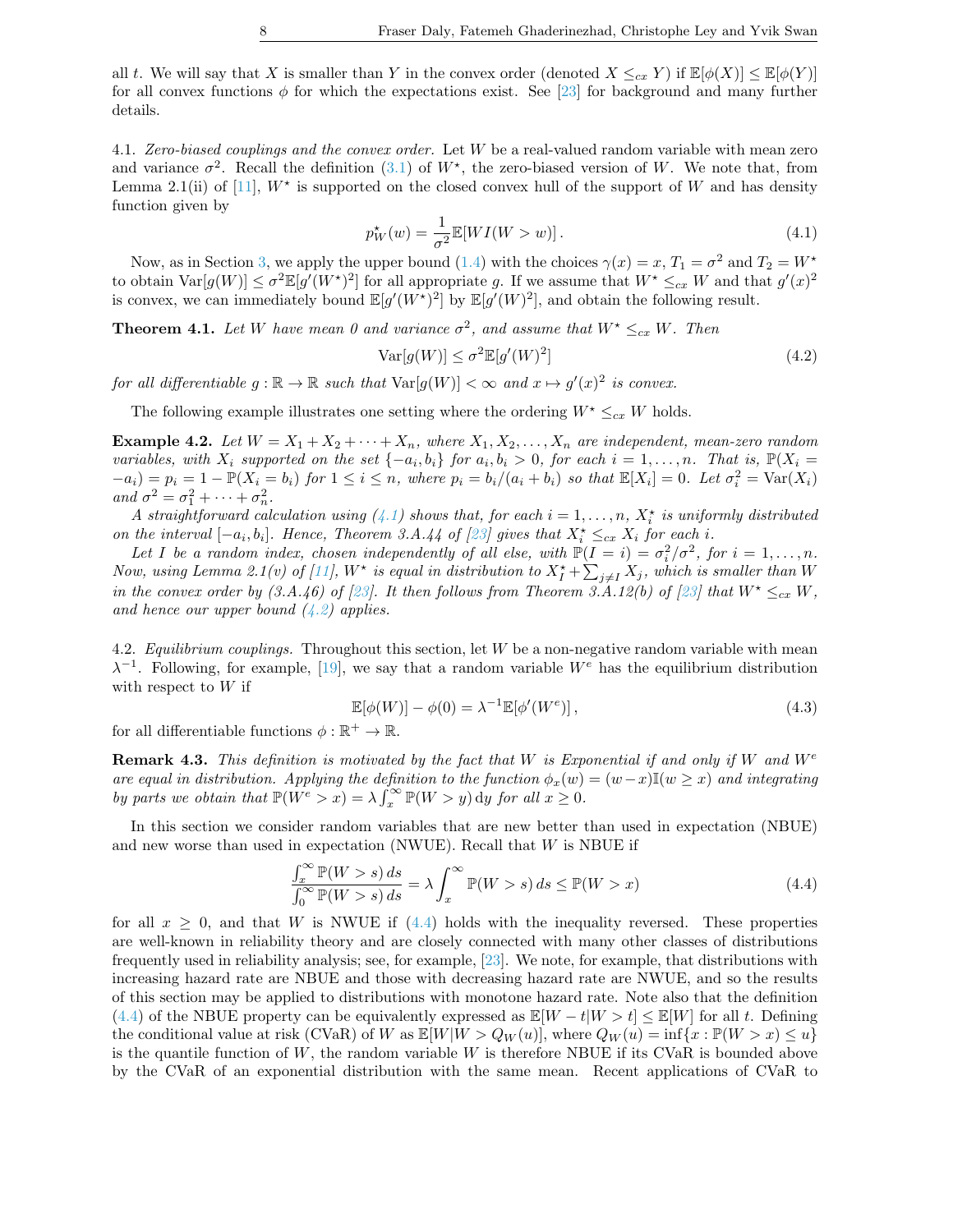stochastic inequalities include Gaussian approximation results for CVaR of sums of random variables [\[20\]](#page-11-9) and exponential inequalities for suprema of heavy-tailed empirical processes [\[16\]](#page-10-14).

From the definition [\(4.4\)](#page-8-2) and the remark above it, it is clear that W is NBUE if and only if  $W^e \leq_{st} W$ , and that W is NWUE if and only if  $W \leq_{st} W^e$ . For a random variable W which is either NBUE or NWUE, we employ this stochastic ordering in a similar way to the convex ordering we used in Section [4.1](#page-8-3) above.

We will seek conditions on the random variable W and the differentiable function  $\phi$  such that

<span id="page-9-0"></span>
$$
\mathbb{E}[(\lambda W - 1)\phi(W)] \le \mathbb{E}[W\phi'(W)].
$$
\n(4.5)

This inequality is analogous to the equality  $(1.3)$  we used in deriving the upper bound  $(1.4)$ , with the choices  $\gamma(x) = \lambda x - 1$  and  $T_1 = T_2 = W$ . Following the proof of [\(1.4\)](#page-2-1), we see that such an inequality is sufficient to establish an upper variance bound; the equality we used in  $(1.3)$  is not necessary. Now, the definition  $(4.3)$  of  $W<sup>e</sup>$  gives that

$$
\mathbb{E}[W\phi(W)] = \lambda^{-1} \mathbb{E}[\phi(W^e) + W^e \phi'(W^e)],
$$

and hence

$$
\mathbb{E}[(\lambda W - 1)\phi(W)] + \mathbb{E}[\phi(W)] = \mathbb{E}[W^e\phi'(W^e)] + \mathbb{E}[\phi(W^e)].
$$

Thus, [\(4.5\)](#page-9-0) holds if and only if

$$
\mathbb{E}[\phi(W^e) + W^e \phi'(W^e)] \le \mathbb{E}[\phi(W) + W \phi'(W)].
$$

Therefore, inequality [\(4.5\)](#page-9-0) holds if W is NBUE and  $\phi(x) + x\phi'(x)$  is increasing in x. Alternatively, (4.5) also holds if W is NWUE and  $\phi(x) + x\phi'(x)$  is decreasing in x.

Continuing to follow the proof of the upper bound  $(1.4)$ , we now apply  $(4.5)$  with the choice

$$
\phi(x) = \int_0^{\gamma(x)} \left( \frac{g'(\gamma^{-1}(u))}{\gamma'(\gamma^{-1}(u))} \right)^2 du = \frac{1}{\lambda^2} \int_0^{\lambda x - 1} g'(\lambda^{-1}(u+1))^2 du,
$$

so that we may conclude our argument with an upper bound on  $\text{Var}[g(W)]$  for some differentiable function  $g : \mathbb{R}^+ \to \mathbb{R}$ . If g is in fact twice differentiable, we can check, for example, that this choice of  $\phi$  gives  $\phi(x) + x\phi'(x)$  increasing if  $g'(x)[xg''(x) + g'(x)] \ge 0$  for all x, and decreasing if this inequality is reversed. We give a precise statement of the resulting upper variance bound in this setting in Theorem [4.4](#page-9-1) below.

Similarly, we may ask when [\(4.5\)](#page-9-0) holds with the inequality sign reversed; we can apply this reversed inequality in place of the equality  $(1.3)$  in a proof of a lower variance bound analogous to  $(1.5)$ . By the same argument as above, [\(4.5\)](#page-9-0) holds with the inequality reversed if either (i) W is NBUE and  $\phi(x)+x\phi'(x)$ is decreasing in x, or (ii) W is NWUE and  $\phi(x) + x\phi'(x)$  is increasing in x. Following the proof of [\(1.5\)](#page-3-1) from [\(1.3\)](#page-2-0), we can obtain a lower bound on  $\text{Var}[g(W)]$  for appropriate functions g by applying [\(4.5\)](#page-9-0) with the inequality sign reversed and with the choice  $\phi = g$ .

We have thus proved the following, where we have restricted our attention to twice differentiable functions g for clarity in the stated results.

<span id="page-9-1"></span>**Theorem 4.4.** Let W be a non-negative random variable with mean  $\mathbb{E}[W] = \lambda^{-1}$ . Let  $g : \mathbb{R}^+ \to \mathbb{R}$  be a twice differentiable function such that  $Var[g(W)]$  exists.

(a) Assume that either

(i) W is NBUE and  $g'(x)[xg''(x) + g'(x)] \geq 0$  for all  $x \geq 0$ ; or (ii) W is NWUE and  $g'(x)[xg''(x) + g'(x)] \leq 0$  for all  $x \geq 0$ . Then 1

$$
\text{Var}[g(W)] \leq \frac{1}{\lambda} \mathbb{E}[Wg'(W)^2].
$$

(b) Assume that either

(i) W is NBUE and  $xg''(x) + 2g'(x) \leq 0$  for all  $x \geq 0$ ; or (ii) W is NWUE and  $xg''(x) + 2g'(x) \ge 0$  for all  $x \ge 0$ . Then

$$
\text{Var}[g(W)] \ge \frac{(\mathbb{E}[Wg'(W)])^2}{\lambda^2 \text{Var}[W]}
$$

.

We conclude with an example illustrating the application of Theorem [4.4.](#page-9-1)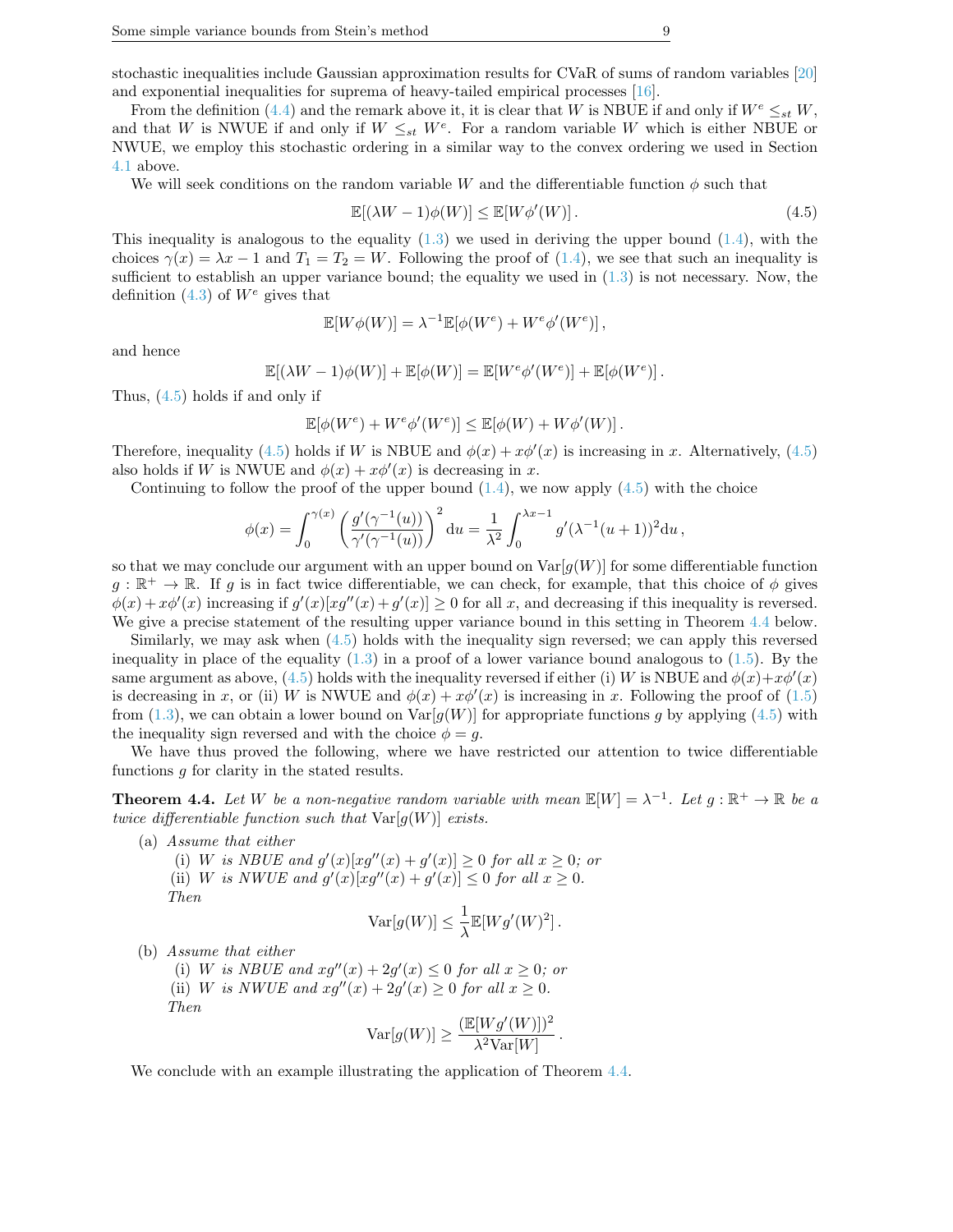**Example 4.5.** Consider the random sum  $W = \sum_{i=1}^{N} X_i$ , where  $X, X_1, X_2, \ldots$  are independent and identically distributed, continuous, real-valued random variables and N is a random variable supported on the non-negative integers. Conditions are known under which W is NWUE. For example,  $[2]$  shows that if  $N$  is Geometric, then  $W$  is NWUE, regardless of the distribution of  $X$ . More generally, Corollary 2.1 of  $\left[25\right]$  establishes that if N satisfies

<span id="page-10-16"></span>
$$
\sum_{k=0}^{\infty} \mathbb{P}(N > n + k + 1) \ge \mathbb{P}(N > n) \sum_{k=0}^{\infty} \mathbb{P}(N > k),
$$
\n(4.6)

for all  $n = 0, 1, \ldots$ , then W is NWUE. This includes, for example, the case where N is mixed Poisson with a mixing distribution that is itself NWUE; see Corollary 3.1 of [\[25\]](#page-11-10). Thus, under the condition [\(4.6\)](#page-10-16), the bounds of the NWUE cases of Theorem [4.4](#page-9-1) apply, with  $\lambda^{-1} = \mathbb{E}[N]\mathbb{E}[X]$  and  $\text{Var}[W] =$  $(\mathbb{E}[X])^2 \text{Var}[N] + \mathbb{E}[N] \text{Var}[X].$ 

Acknowledgements. Part of this work was completed while FD and YS were attending the Workshop on New Directions in Stein's Method, held at the Institute for Mathematical Sciences, National University of Singapore in May 2015. We thank the IMS, and the organisers of that workshop, for their support and hospitality. FD also thanks the University of Liège for supporting a visit there. The research of FG and CL is supported by a BOF Starting Grant of Ghent University. We are grateful to two referees and an associate editor for their careful readings of this work and their insightful comments and suggestions.

#### References

- <span id="page-10-11"></span>[1] M. Bonnefont, A. Joulin, and Y. Ma. A note on spectral gap and weighted Poincaré inequalities for some one-dimensional diffusions. ESAIM: Probability and Statistics, 20, 18–29, 2016.
- <span id="page-10-15"></span>[2] M. Brown. Error bounds for exponential approximations of geometric convolutions. The Annals of Probability, 18(3):1388–1402, 1990.
- <span id="page-10-1"></span>[3] T. Cacoullos. On upper and lower bounds for the variance of a function of a random variable. The Annals of Probability, 10(3):799–809, 1982.
- <span id="page-10-13"></span>[4] T. Cacoullos, V. Papathanasiou, and S. A. Utev. Variational inequalities with examples and an application to the central limit theorem. The Annals of Probability, 22(3):1607–1618, 1994.
- <span id="page-10-2"></span>[5] L. H. Y. Chen. An inequality for the multivariate normal distribution. Journal of Multivariate Analyis, 12:306–315, 1982.
- <span id="page-10-6"></span>[6] L. H. Y. Chen, L. Goldstein, and Q.-M. Shao. Normal Approximation by Stein's Method. Probability and its Applications (New York). Springer, Heidelberg, 2011.
- <span id="page-10-9"></span>[7] L. H. Y. Chen, and A. Röllin. Stein couplings for normal approximation. Preprint: https://arxiv.org/abs/1003.6039, 2010.
- <span id="page-10-0"></span>[8] H. Chernoff. A note on an inequality involving the normal distribution. The Annals of Probability, 9(3):533–535, 1981.
- <span id="page-10-4"></span>[9] M. Ernst, G. Reinert, and Y. Swan. First order covariance inequalities via Stein's method. Bernoulli 26(3):2051–2081, 2020.
- <span id="page-10-5"></span>[10] M. Ernst, G. Reinert, and Y. Swan. On infinite covariance expansions. Preprint. Available at arXiv:1906.08376, 2019.
- <span id="page-10-8"></span>[11] L. Goldstein and G. Reinert. Stein's method and the zero bias transformation with application to simple random sampling. The Annals of Applied Probability, 7(4):935–952, 1997.
- <span id="page-10-12"></span>[12] L. Goldstein and G. Reinert. Distributional transformations, orthogonal polynomials, and Stein characterizations. Journal of Theoretical Probability 18(1):237–260, 2005.
- <span id="page-10-3"></span>[13] C. A. J. Klaassen. On an inequality of Chernoff. The Annals of Probability, 13(3):966–974, 1985.
- <span id="page-10-7"></span>[14] C. Ley, G. Reinert, and Y. Swan. Stein's method for comparison of univariate distributions. Probability Surveys, 14:1–52, 2017.
- <span id="page-10-10"></span>[15] C. Ley and Y. Swan. Parametric Stein operators and variance bounds. Brazilian Journal of Probability and Statistics, 30:171–195, 2016.
- <span id="page-10-14"></span>[16] A. Marchina. An exponential inequality for suprema of empirical processes with heavy tails on the left Comptes Rendus de l'Académie des Sciences de Paris, Ser. I, 357(6): 537–544, 2019.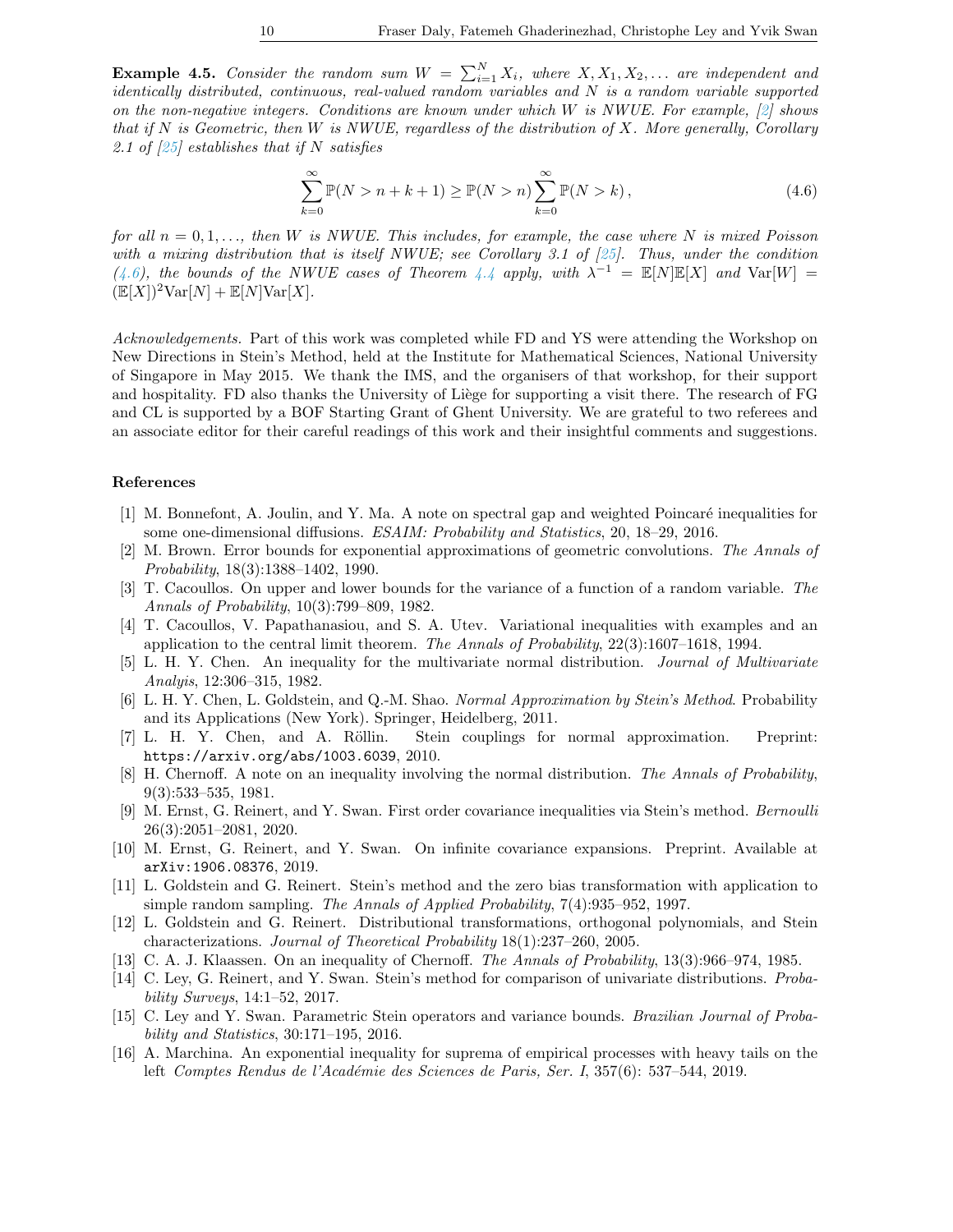- <span id="page-11-0"></span>[17] I. Nourdin, G. Peccati, Normal approximations with Malliavin calculus: from Stein's method to universality Cambridge University Press, 2012
- <span id="page-11-3"></span>[18] I. Nourdin, G. Peccati, and Y. Swan. Integration by parts and representation of information functionals. IEEE International Symposium on Information Theory (ISIT), pages 2217–2221, 2014.
- <span id="page-11-8"></span>[19] E. Peköz and A. Röllin. New rates for exponential approximation and the theorems of Rényi and Yaglom. The Annals of Probability, 39(2):587–608, 2011.
- <span id="page-11-9"></span>[20] E. Rio. About the conditional value at risk of partial sums Comptes Rendus de l'Académie des Sciences de Paris, Ser. I, 355(11): 1190–1195, 2017.
- <span id="page-11-1"></span>[21] A. Saumard. Weighted Poincaré inequalities, concentration inequalities and tail bounds related to Stein kernels in dimension one. Bernoulli 25(4B): 3978-4006, 2019.
- <span id="page-11-2"></span>[22] A. Saumard and J.A. Wellner. Efron's monotonicity property for measures on  $\mathbb{R}^2$ . Journal of Multivariate Analysis 166: 212-224, 2018.
- <span id="page-11-7"></span>[23] M. Shaked and J. G. Shanthikumar. Stochastic Orders. Springer New York, 2007.
- <span id="page-11-11"></span>[24] C. Stein. Approximate Computation of Expectations. Institute of Mathematical Statistics Lecture Notes—Monograph Series, 7. Institute of Mathematical Statistics, Hayward, CA, 1986.
- <span id="page-11-10"></span>[25] G. E. Willmot, S. Drekic, and J. Cai. Equilibrium compound distributions and stop-loss moments. Scandinavian Actuarial Journal, 2005(1):6–24, 2005.

## <span id="page-11-4"></span>Appendix A. Example [2.2:](#page-5-0) Proofs of claims

We begin by showing that  $\tau_{\epsilon}(x)$ , as defined in [\(2.4\)](#page-5-1), is the Stein kernel of  $Y + Z$ . To see this, note that  $\mathbb{P}(Y + Z \leq t) = \mathbb{E}[\Phi_{\epsilon}(t - Y)],$  so that  $Y + Z$  has density  $p_{\epsilon}(t) = \mathbb{E}[\varphi_{\epsilon}(t - Y)].$  Hence, since  $Y + Z$ has expectation  $\mu$ , its Stein kernel is given by

$$
\frac{1}{p_{\epsilon}(x)} \int_x^{\infty} (y - \mu) p_{\epsilon}(y) dy = \frac{1}{p_{\epsilon}(x)} \int_x^{\infty} \int_{-\infty}^{\infty} (y - \mu) \varphi_{\epsilon}(y - t) dF(t) dy,
$$

where F is the distribution function of Y; see [\[4\]](#page-10-13). Applying Fubini's theorem, this is equal to

$$
\frac{1}{p_{\epsilon}(x)}\int_{-\infty}^{\infty}\int_{x-t}^{\infty}(s+t-\mu)\varphi_{\epsilon}(s)\,ds\,dF(t)=\frac{1}{p_{\epsilon}(x)}\mathbb{E}\left[\epsilon^2\varphi_{\epsilon}(x-Y)+(Y-\mu)\bar{\Phi}_{\epsilon}(x-Y)\right],
$$

since  $\int_y^{\infty} s\varphi_{\epsilon}(s) ds = \epsilon^2 \varphi_{\epsilon}(y)$ . This Stein kernel is easily seen to be equal to  $\tau_{\epsilon}(x)$  given in [\(2.4\)](#page-5-1).

Now, to prove claim (i), we firstly note that  $Y \leq_{cx} Y + Z$  (see Theorem 3.A.34 of [\[23\]](#page-11-7)), so that  $\mathbb{E}[\phi(Y)] \leq \mathbb{E}[\phi(Y+Z)]$  for any convex function  $\phi$ . Noting that the function  $f(\alpha) = \mathbb{E}[(g(Y) - \alpha)^2]$  is minimized at  $\alpha = \mathbb{E}[g(Y)]$ , we have

$$
\text{Var}[g(Y)] = \mathbb{E}\left[\left(g(Y) - \mathbb{E}[g(Y)]\right)^2\right] \le \mathbb{E}\left[\left(g(Y) - \mathbb{E}[g(Y+Z)]\right)^2\right] \le \text{Var}[g(Y+Z)],
$$

where the final inequality follows from the assumption in (i) that the mapping  $x \mapsto (g(x) - \mathbb{E}[g(Y+Z)])^2$ is convex. Applying the upper bound from  $(2.2)$  completes the proof of (i).

We use a similar argument for (ii). We have that

$$
\operatorname{Var}[g(Y+Z)] \le \mathbb{E}[(g(Y+Z) - \mathbb{E}[g(Y)])^2] \le \mathbb{E}[(g(Y) - \mathbb{E}[g(Y)])^2],
$$

where the final inequality uses the convex ordering between Y and  $Y + Z$  (from which  $\mathbb{E}[\phi(Y+Z)] \leq$  $\mathbb{E}[\phi(Y)]$  for any concave function  $\phi$ ) and the assumption that the mapping  $x \mapsto (g(x) - \mathbb{E}[g(Y)])^2$  is concave. We now apply the lower bound from  $(2.2)$  to complete the proof of (ii).

### <span id="page-11-6"></span>Appendix B. Example [2.3:](#page-5-2) Stein kernel and further applications

We start by recalling a result taken from [\[24,](#page-11-11) Equation (40), p. 65], which was used in Example [2.3.](#page-5-2)

<span id="page-11-5"></span>**Proposition B.1** (Pearson distribution). A random variable with mean  $\mu$  and variance  $\sigma^2$  is of Pearson type if and only if there exist  $\delta_1, \delta_2, \delta_3 \in \mathbb{R}$ , not all equal to 0, such that

$$
\frac{p'(x)}{p(x)} = -\frac{(2\delta_1 + 1)(x - \mu) + \delta_2}{\delta_1(x - \mu)^2 + \delta_2(x - \mu) + \delta_3}
$$

.

In this case, its Stein kernel is  $\tau(x) = \delta_1(x - \mu)^2 + \delta_2(x - \mu) + \delta_3$ .